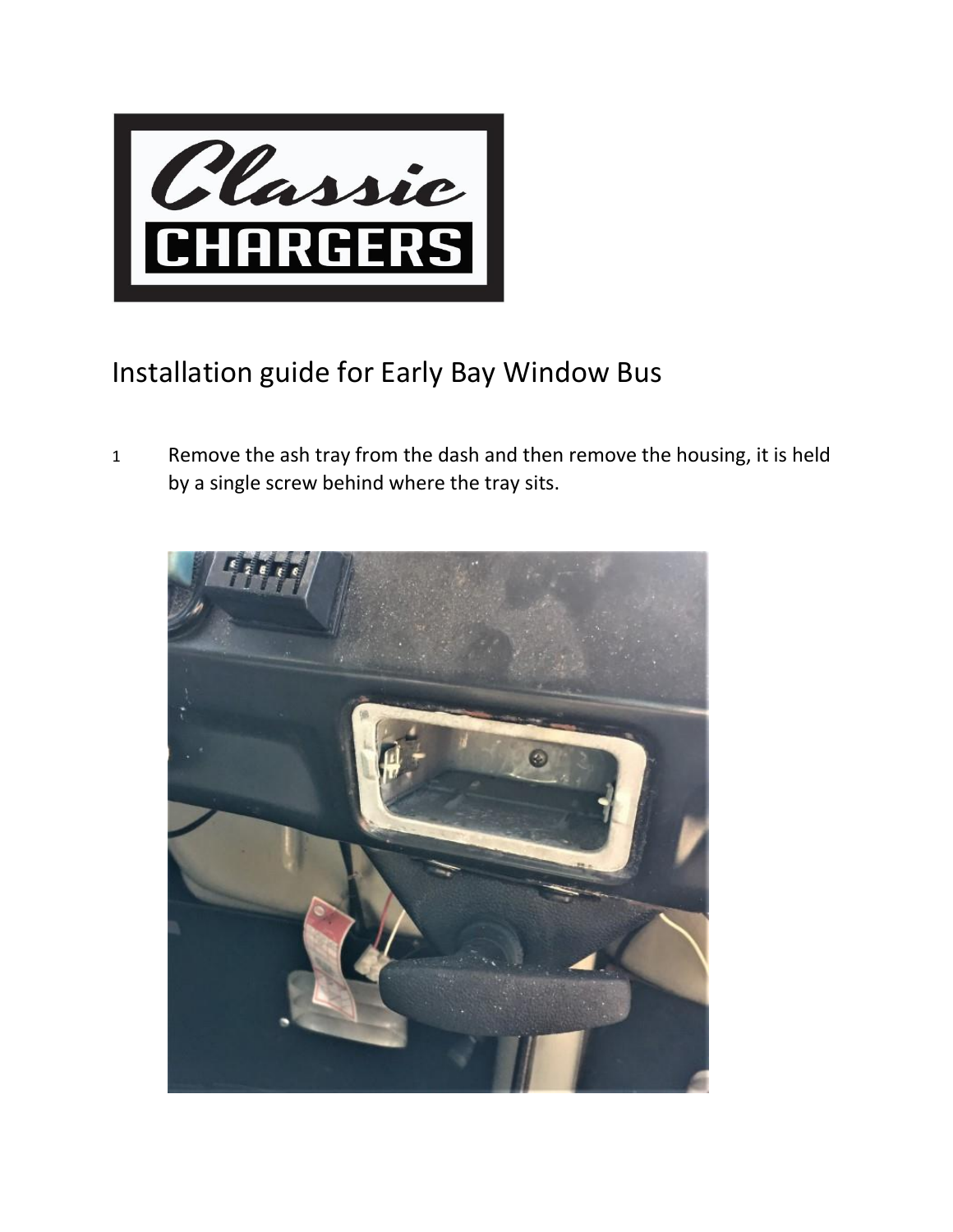2 Choose which side you want the charger, tight against the edge or against the stubber.

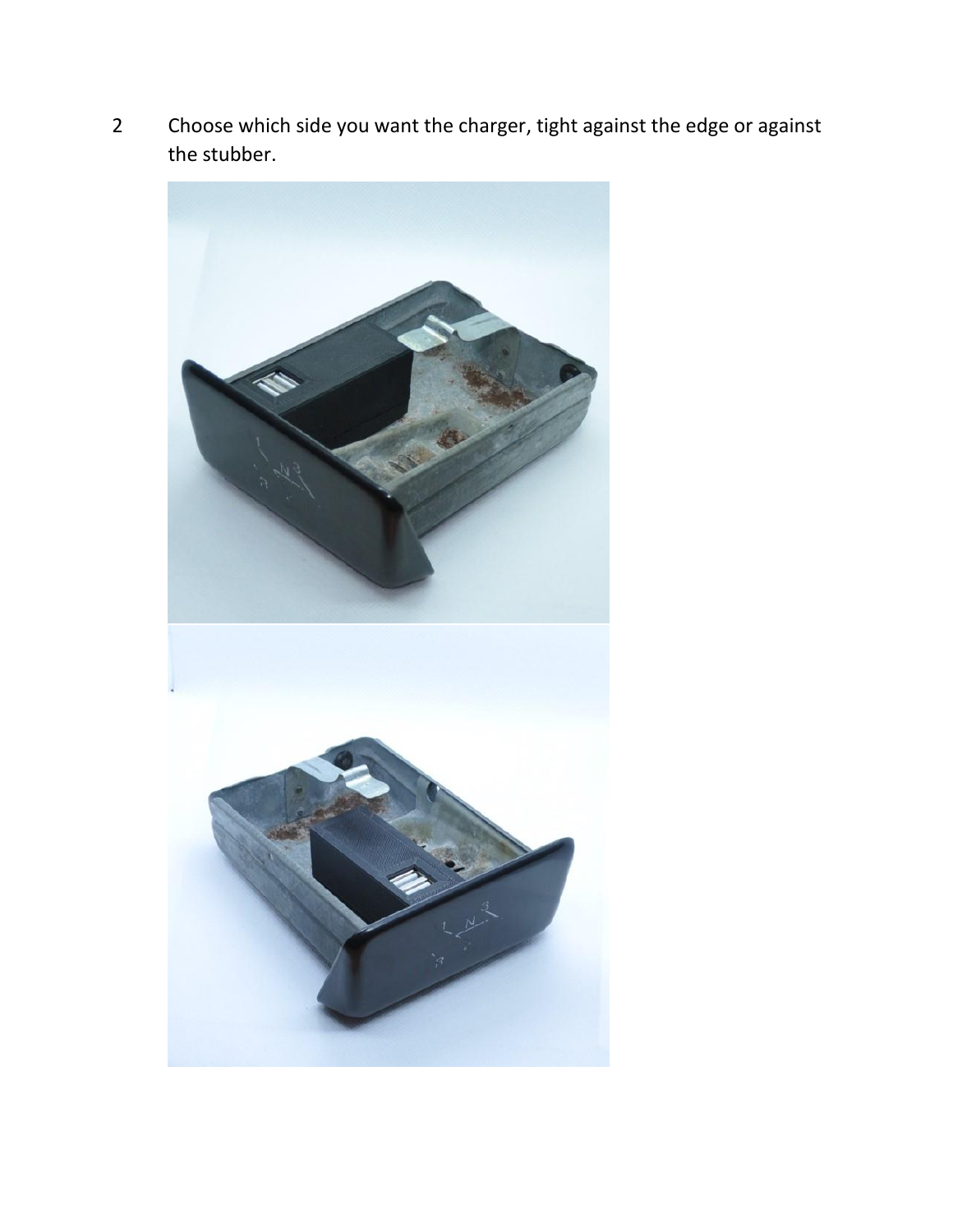3 On the underside of the tray lay out the hole positions as shown in silver. Mark the centerline from front to back. Then draw a line at the edge of the two raided bumps at the corners. Your hole positions are from these lines.

Only TWO holes are required. The ashtray photographed shows holes for left AND right location of the charger in the ashtray. They don't need to be exact but within 1/8" (3mm) or so.

Drill the two screw clearance holes 3/32" or 2.5mm and remove any sharp edges.

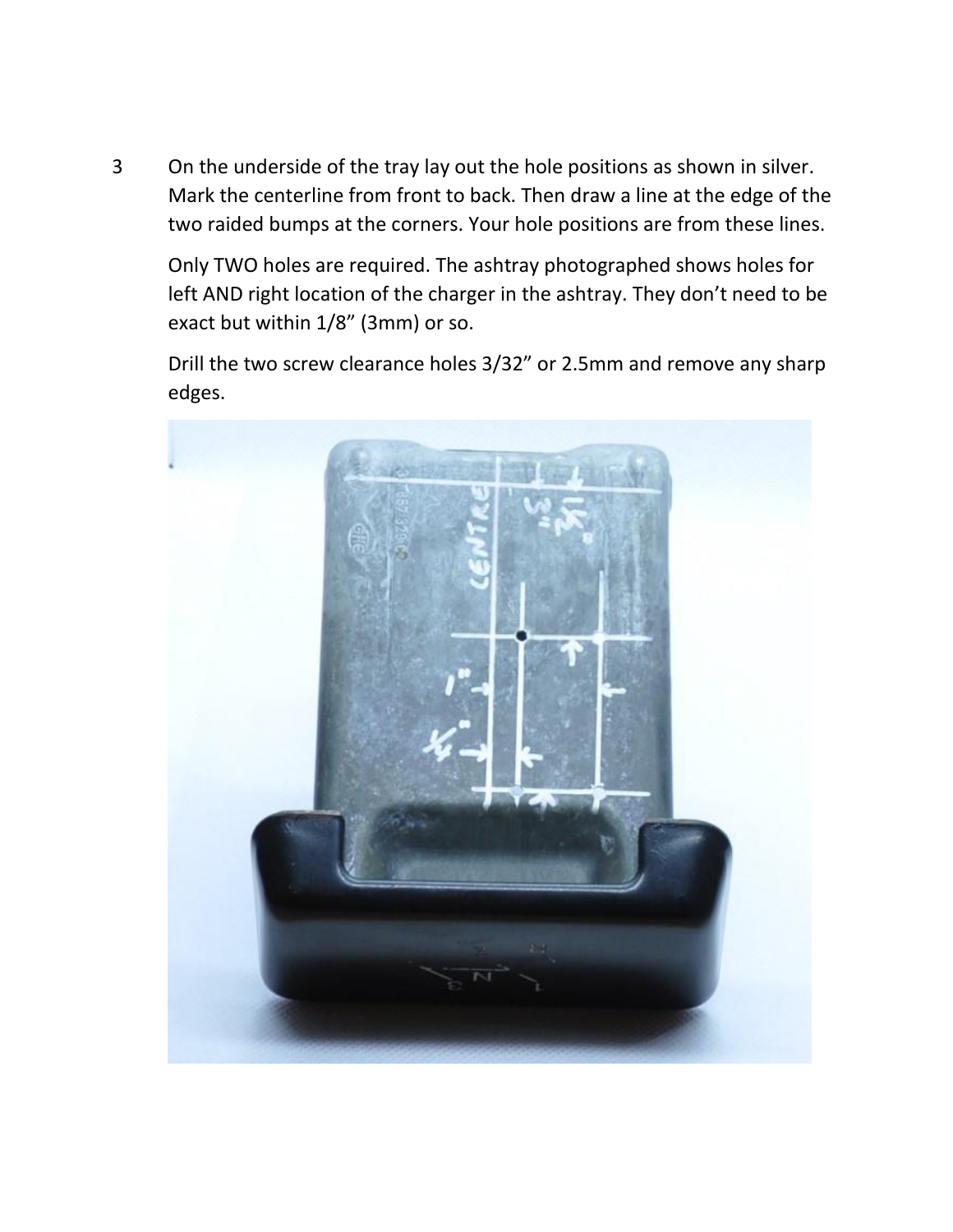4 Drill a ¼" (6mm) hole for the wire exit hole at the back of the tray close to the corner. Remove any sharp edges and install the supplied grommet. Soften it in hot water if it's tricky to fit.

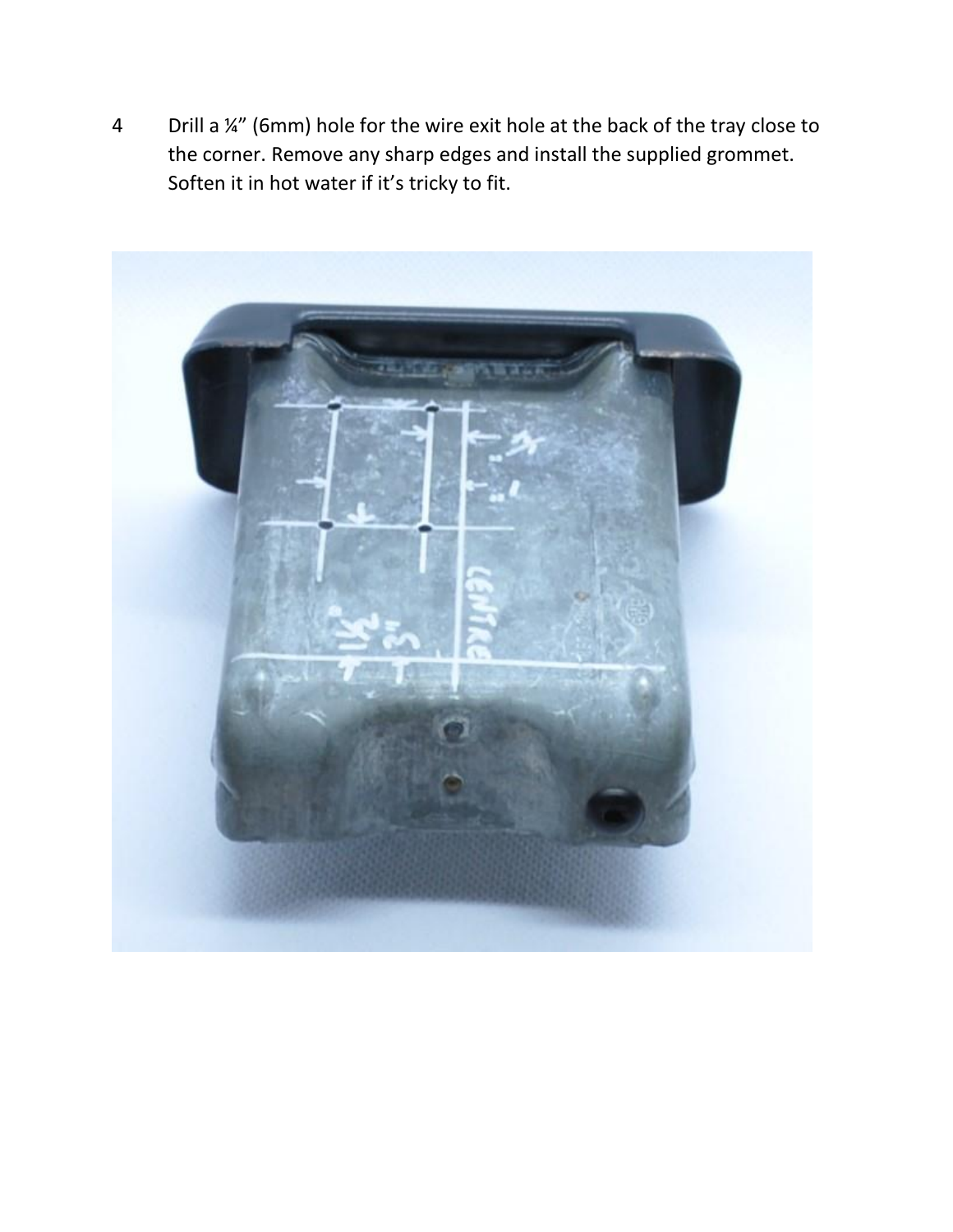5 Drill another wire exit hole in the metal housing approximately inline with the ashtray hole, remove any sharp edges with a larger drill, countersink or file. The wire needs to pass through both holes in a straight line for smooth opening and closing.

![](_page_4_Picture_1.jpeg)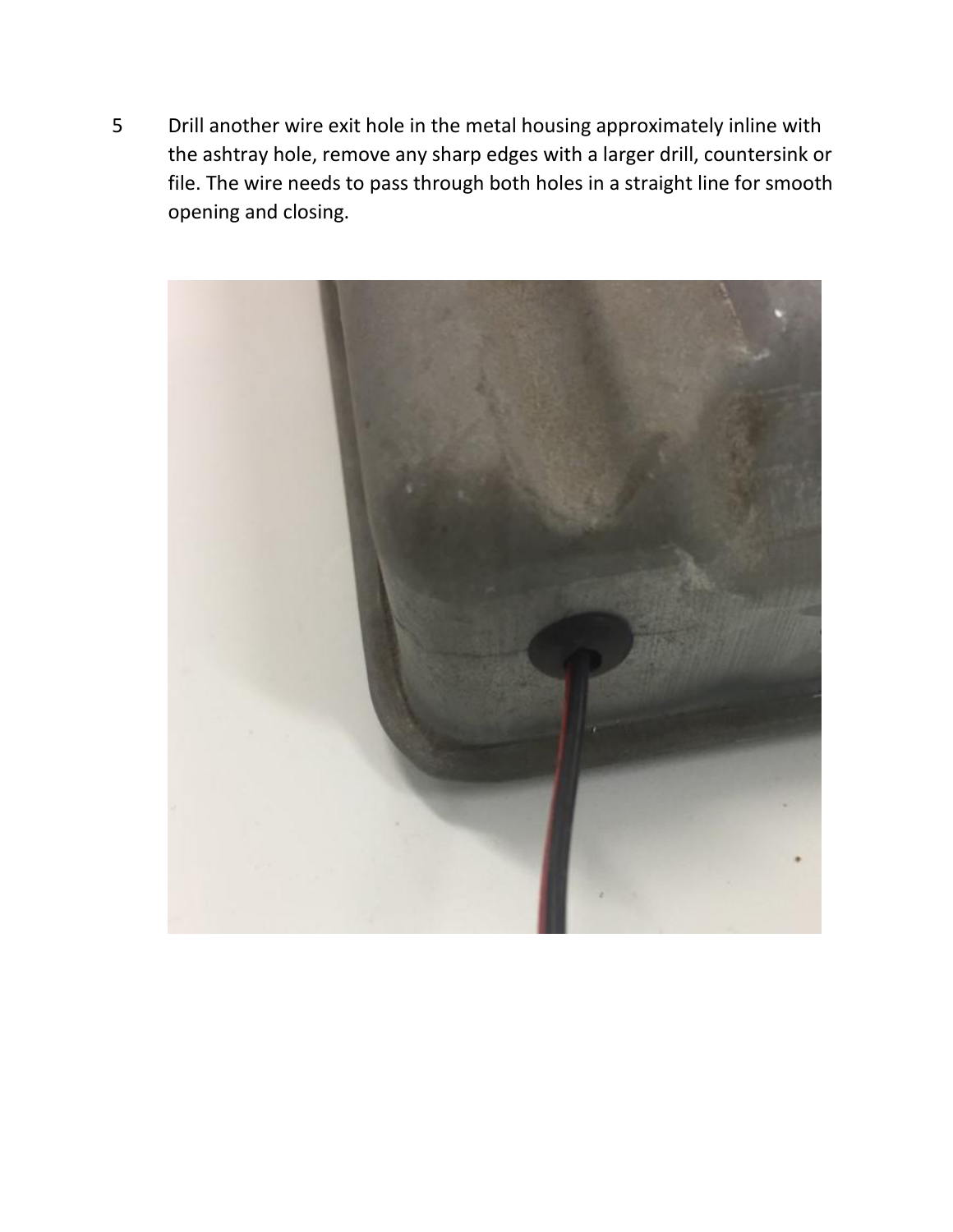6 Hold the charger firmly in the desired position to the tray and screw in the self tapping screws. We do not recommend drilling pilot holes in the charger as it's easy to go too deep and into the circuitry causing damage. You can use a battery screwdriver but go slowly.

![](_page_5_Picture_1.jpeg)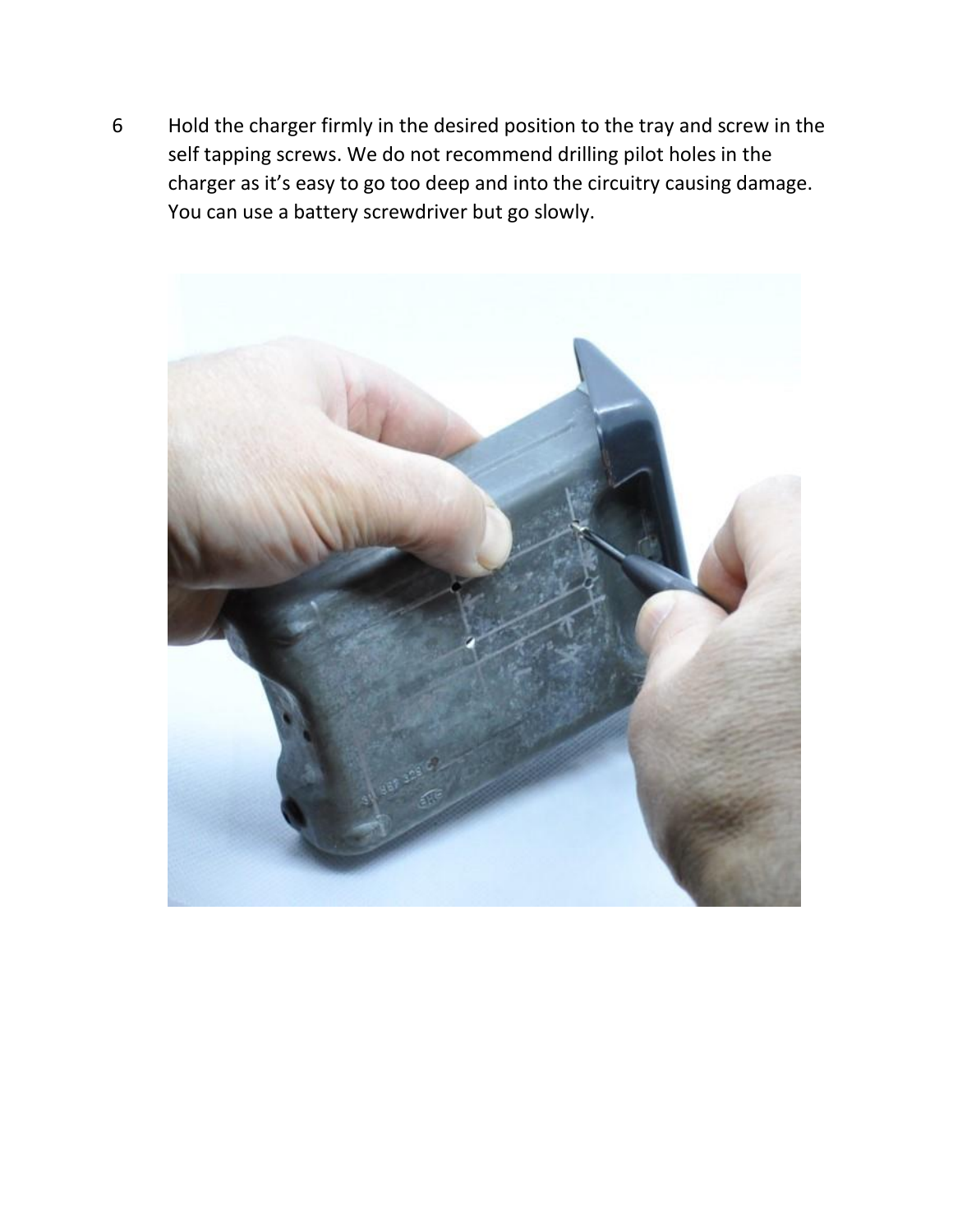7 Thread the wire through the ashtray hole.

![](_page_6_Picture_1.jpeg)

8 Prepare your power and ground wire under the dash. Removing the glovebox liner will help with access but you can do it from underneath. Reinstall the surround and thread the charger wire through the grommet in the surround and insert the ashtray into the surround. Check for smooth operation and then connect the wires. Leave a few inches of excess length to allow for the movement of the tray when opening.